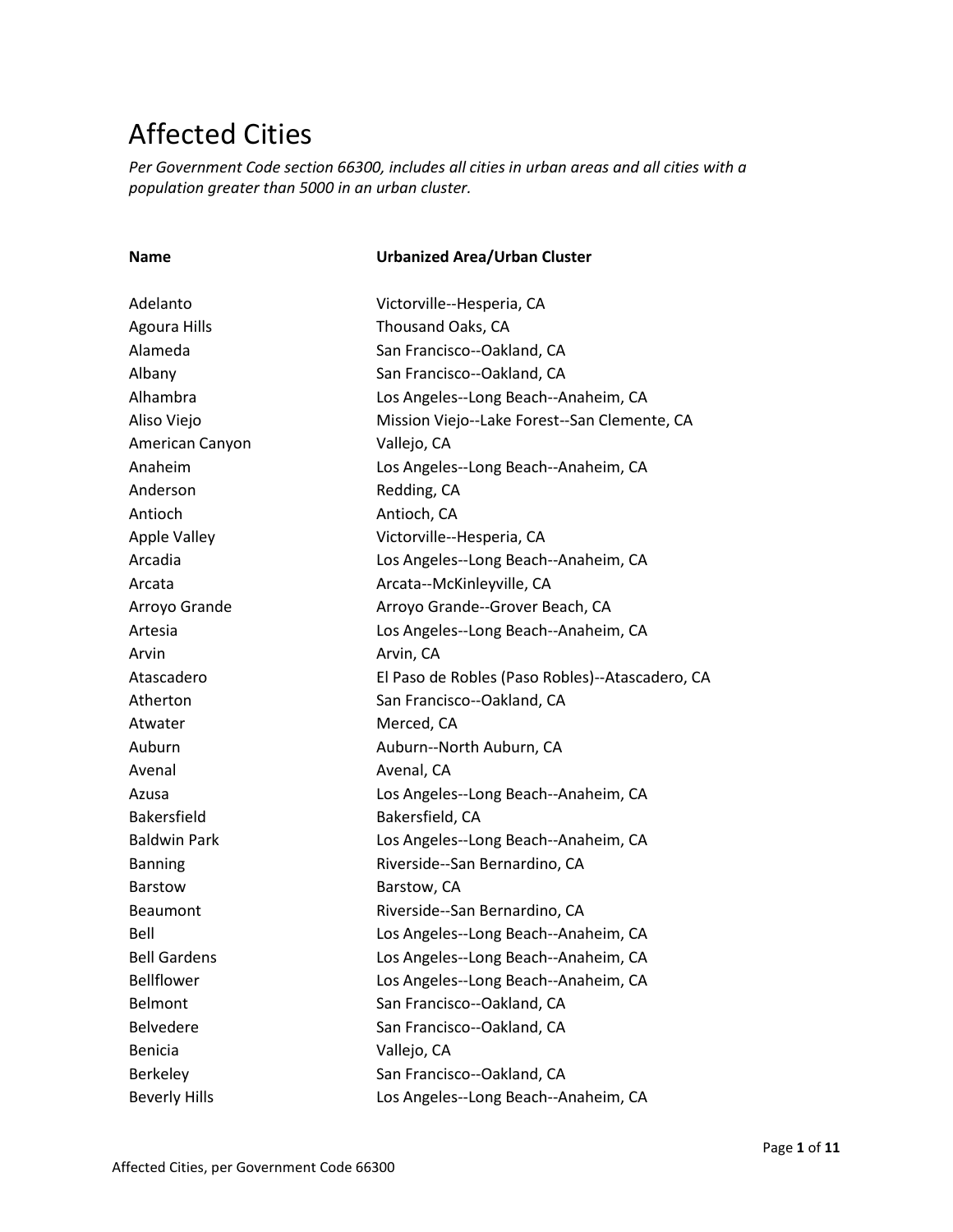| <b>Big Bear Lake</b>  | Big Bear City, CA                    |
|-----------------------|--------------------------------------|
| Blythe                | Blythe, CA--AZ                       |
| <b>Bradbury</b>       | Los Angeles--Long Beach--Anaheim, CA |
| <b>Brawley</b>        | Brawley, CA                          |
| <b>Brea</b>           | Los Angeles--Long Beach--Anaheim, CA |
| Brentwood             | Antioch, CA                          |
| <b>Brisbane</b>       | San Francisco--Oakland, CA           |
| <b>Buellton</b>       | Solvang--Buellton--Santa Ynez, CA    |
| <b>Buena Park</b>     | Los Angeles--Long Beach--Anaheim, CA |
| <b>Burbank</b>        | Los Angeles--Long Beach--Anaheim, CA |
| <b>Burlingame</b>     | San Francisco--Oakland, CA           |
| Calabasas             | Thousand Oaks, CA                    |
| Calexico              | El Centro--Calexico, CA              |
| California City       | California City, CA                  |
| Calimesa              | Riverside--San Bernardino, CA        |
| Calipatria            | Calipatria, CA                       |
| Calistoga             | Calistoga, CA                        |
| Camarillo             | Thousand Oaks, CA                    |
| Campbell              | San Jose, CA                         |
| Canyon Lake           | Murrieta--Temecula--Menifee, CA      |
| Capitola              | Santa Cruz, CA                       |
| Carlsbad              | San Diego, CA                        |
| Carmel-by-the-Sea     | Seaside--Monterey, CA                |
| Carpinteria           | Santa Barbara, CA                    |
| Carson                | Los Angeles--Long Beach--Anaheim, CA |
| Cathedral City        | Indio--Cathedral City, CA            |
| Ceres                 | Modesto, CA                          |
| Cerritos              | Los Angeles--Long Beach--Anaheim, CA |
| Chico                 | Chico, CA                            |
| Chino                 | Los Angeles--Long Beach--Anaheim, CA |
| Chino Hills           | Los Angeles--Long Beach--Anaheim, CA |
| Chowchilla            | Chowchilla, CA                       |
| Chula Vista           | San Diego, CA                        |
| <b>Citrus Heights</b> | Sacramento, CA                       |
| Claremont             | Los Angeles--Long Beach--Anaheim, CA |
| Clayton               | Concord, CA                          |
| Clearlake             | Clearlake, CA                        |
| Cloverdale            | Cloverdale, CA                       |
| Clovis                | Fresno, CA                           |
| Coachella             | Indio--Cathedral City, CA            |
| Coalinga              | Coalinga, CA                         |
| Colma                 | San Francisco--Oakland, CA           |
| Colton                | Riverside--San Bernardino, CA        |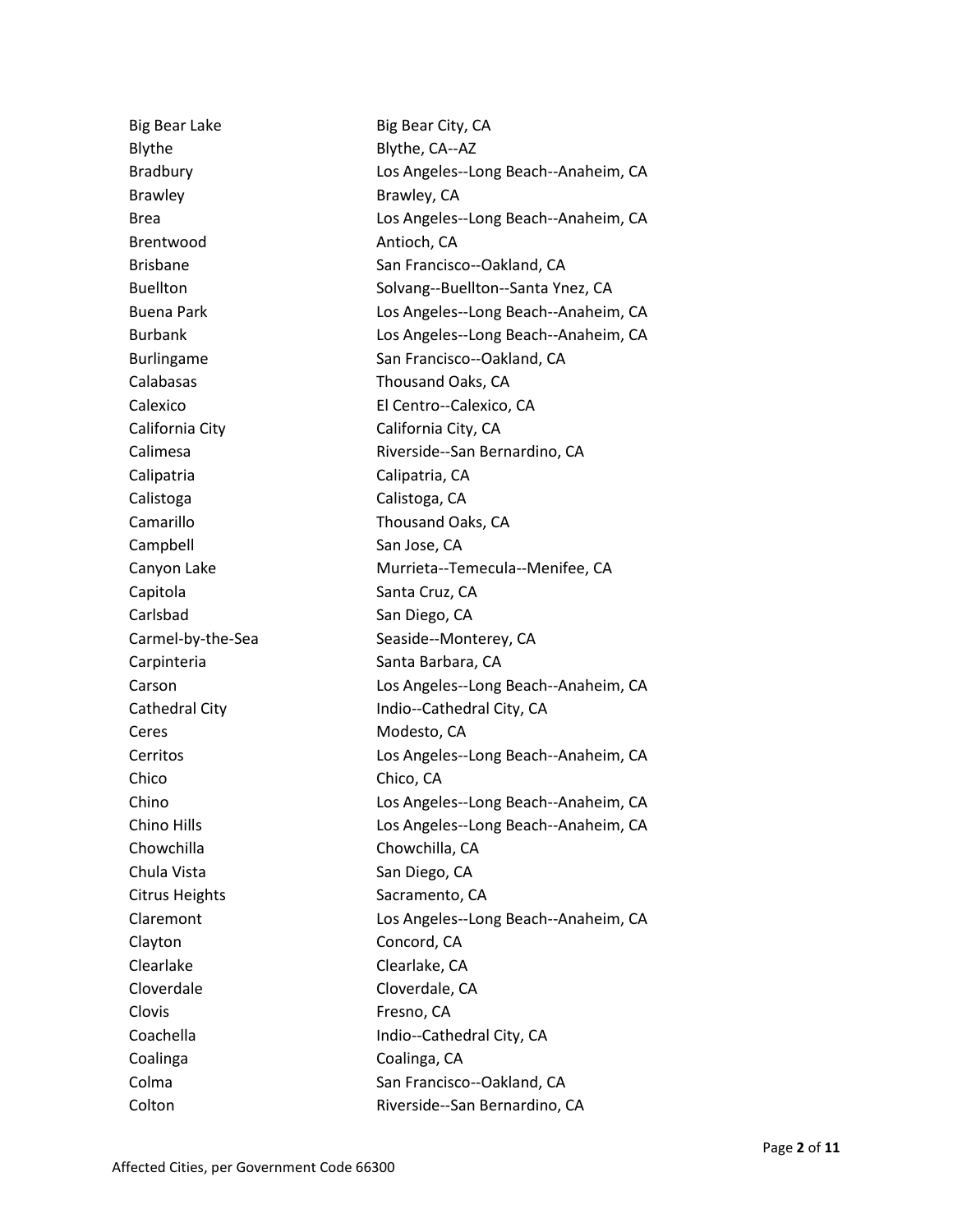| Colusa                          | Colusa, CA                                      |
|---------------------------------|-------------------------------------------------|
| Commerce                        | Los Angeles--Long Beach--Anaheim, CA            |
| Compton                         | Los Angeles--Long Beach--Anaheim, CA            |
| Concord                         | Antioch, CA                                     |
| Corcoran                        | Corcoran, CA                                    |
| Corning                         | Corning, CA                                     |
| Corona                          | Riverside--San Bernardino, CA                   |
| Coronado                        | San Diego, CA                                   |
| Corte Madera                    | San Francisco--Oakland, CA                      |
| Costa Mesa                      | Los Angeles--Long Beach--Anaheim, CA            |
| Cotati                          | Santa Rosa, CA                                  |
| Covina                          | Los Angeles--Long Beach--Anaheim, CA            |
| <b>Crescent City</b>            | Crescent City, CA                               |
| Cudahy                          | Los Angeles--Long Beach--Anaheim, CA            |
| <b>Culver City</b>              | Los Angeles--Long Beach--Anaheim, CA            |
| Cupertino                       | San Jose, CA                                    |
| Cypress                         | Los Angeles--Long Beach--Anaheim, CA            |
| Daly City                       | San Francisco--Oakland, CA                      |
| Dana Point                      | Mission Viejo--Lake Forest--San Clemente, CA    |
| Danville                        | Concord, CA                                     |
| Davis                           | Davis, CA                                       |
| Del Mar                         | San Diego, CA                                   |
| Del Rey Oaks                    | Seaside--Monterey, CA                           |
| Delano                          | Delano, CA                                      |
| <b>Desert Hot Springs</b>       | Desert Hot Springs, CA                          |
| Diamond Bar                     | Los Angeles--Long Beach--Anaheim, CA            |
| Dinuba                          | Reedley--Dinuba, CA                             |
| Dixon                           | Dixon, CA                                       |
| Dos Palos                       | Dos Palos, CA                                   |
| Downey                          | Los Angeles--Long Beach--Anaheim, CA            |
| Duarte                          | Los Angeles--Long Beach--Anaheim, CA            |
| Dublin                          | Concord, CA                                     |
| East Palo Alto                  | San Francisco--Oakland, CA                      |
| Eastvale                        | Los Angeles--Long Beach--Anaheim, CA            |
| El Cajon                        | San Diego, CA                                   |
| El Centro                       | El Centro--Calexico, CA                         |
| El Cerrito                      | San Francisco--Oakland, CA                      |
| El Monte                        | Los Angeles--Long Beach--Anaheim, CA            |
| El Paso de Robles (Paso Robles) | El Paso de Robles (Paso Robles)--Atascadero, CA |
| El Segundo                      | Los Angeles--Long Beach--Anaheim, CA            |
| <b>Elk Grove</b>                | Sacramento, CA                                  |
| Emeryville                      | San Francisco--Oakland, CA                      |
| Encinitas                       | San Diego, CA                                   |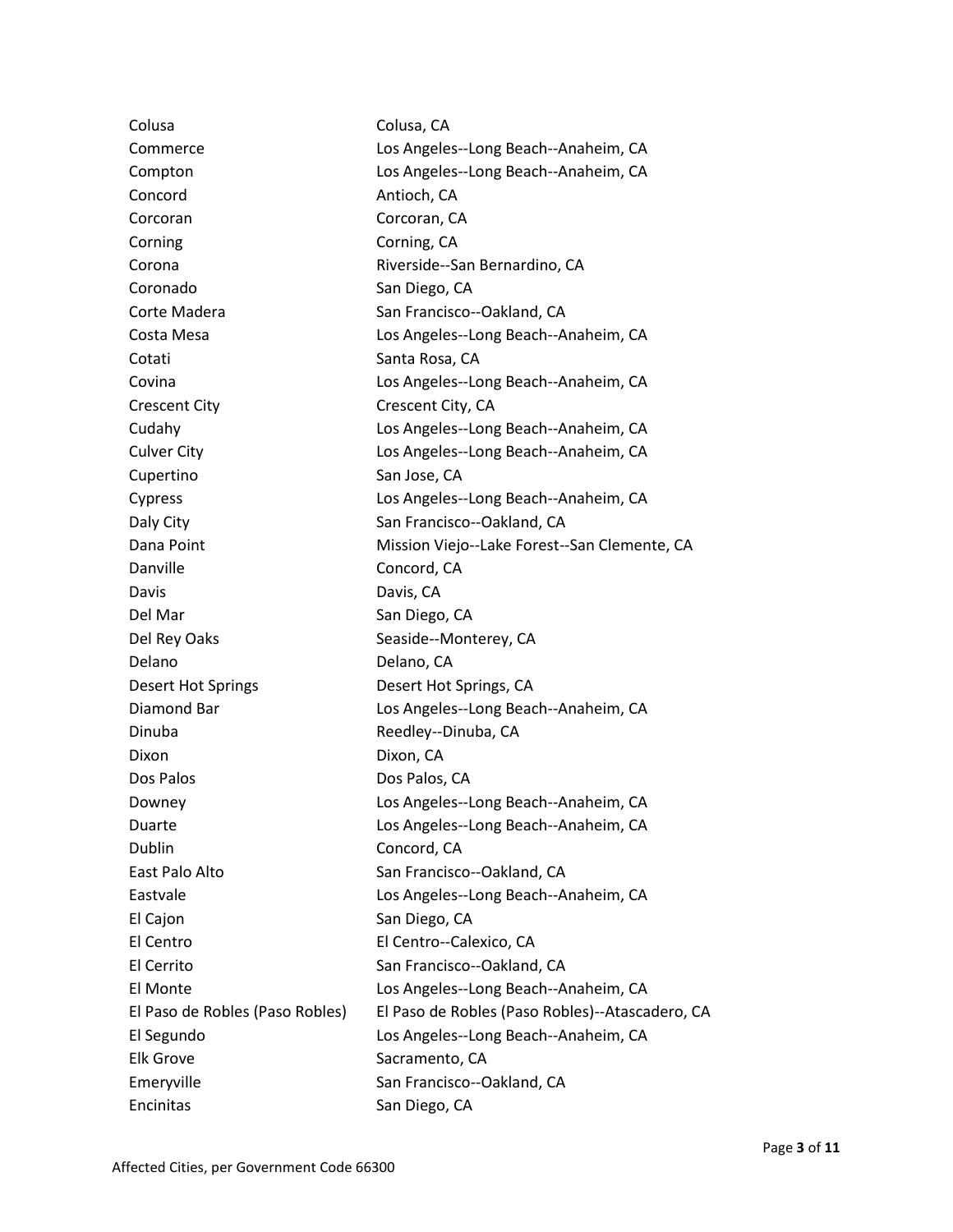| Escalon                 | Escalon, CA                          |
|-------------------------|--------------------------------------|
| Escondido               | San Diego, CA                        |
| Eureka                  | Eureka, CA                           |
| Exeter                  | Visalia, CA                          |
| Fairfax                 | San Francisco--Oakland, CA           |
| Fairfield               | Fairfield, CA                        |
| Farmersville            | Visalia, CA                          |
| Fillmore                | Fillmore, CA                         |
| Firebaugh               | Firebaugh, CA                        |
| Folsom                  | Sacramento, CA                       |
| Fontana                 | Los Angeles--Long Beach--Anaheim, CA |
| Fort Bragg              | Fort Bragg, CA                       |
| Fortuna                 | Fortuna, CA                          |
| <b>Foster City</b>      | San Francisco--Oakland, CA           |
| <b>Fountain Valley</b>  | Los Angeles--Long Beach--Anaheim, CA |
| Fowler                  | Selma, CA                            |
| Fremont                 | San Francisco--Oakland, CA           |
| Fresno                  | Fresno, CA                           |
| Fullerton               | Los Angeles--Long Beach--Anaheim, CA |
| Galt                    | Galt, CA                             |
| Garden Grove            | Los Angeles--Long Beach--Anaheim, CA |
| Gardena                 | Los Angeles--Long Beach--Anaheim, CA |
| Gilroy                  | Gilroy--Morgan Hill, CA              |
| Glendale                | Los Angeles--Long Beach--Anaheim, CA |
| Glendora                | Los Angeles--Long Beach--Anaheim, CA |
| Goleta                  | Santa Barbara, CA                    |
| Gonzales                | Gonzales, CA                         |
| <b>Grand Terrace</b>    | Riverside--San Bernardino, CA        |
| <b>Grass Valley</b>     | Grass Valley, CA                     |
| Greenfield              | Greenfield, CA                       |
| Gridley                 | Gridley, CA                          |
| Grover Beach            | Arroyo Grande--Grover Beach, CA      |
| Guadalupe               | Guadalupe, CA                        |
| Gustine                 | Gustine, CA                          |
| Half Moon Bay           | Half Moon Bay, CA                    |
| Hanford                 | Hanford, CA                          |
| <b>Hawaiian Gardens</b> | Los Angeles--Long Beach--Anaheim, CA |
| Hawthorne               | Los Angeles--Long Beach--Anaheim, CA |
| Hayward                 | San Francisco--Oakland, CA           |
| Healdsburg              | Santa Rosa, CA                       |
| Hemet                   | Hemet, CA                            |
| <b>Hercules</b>         | San Francisco--Oakland, CA           |
| Hermosa Beach           | Los Angeles--Long Beach--Anaheim, CA |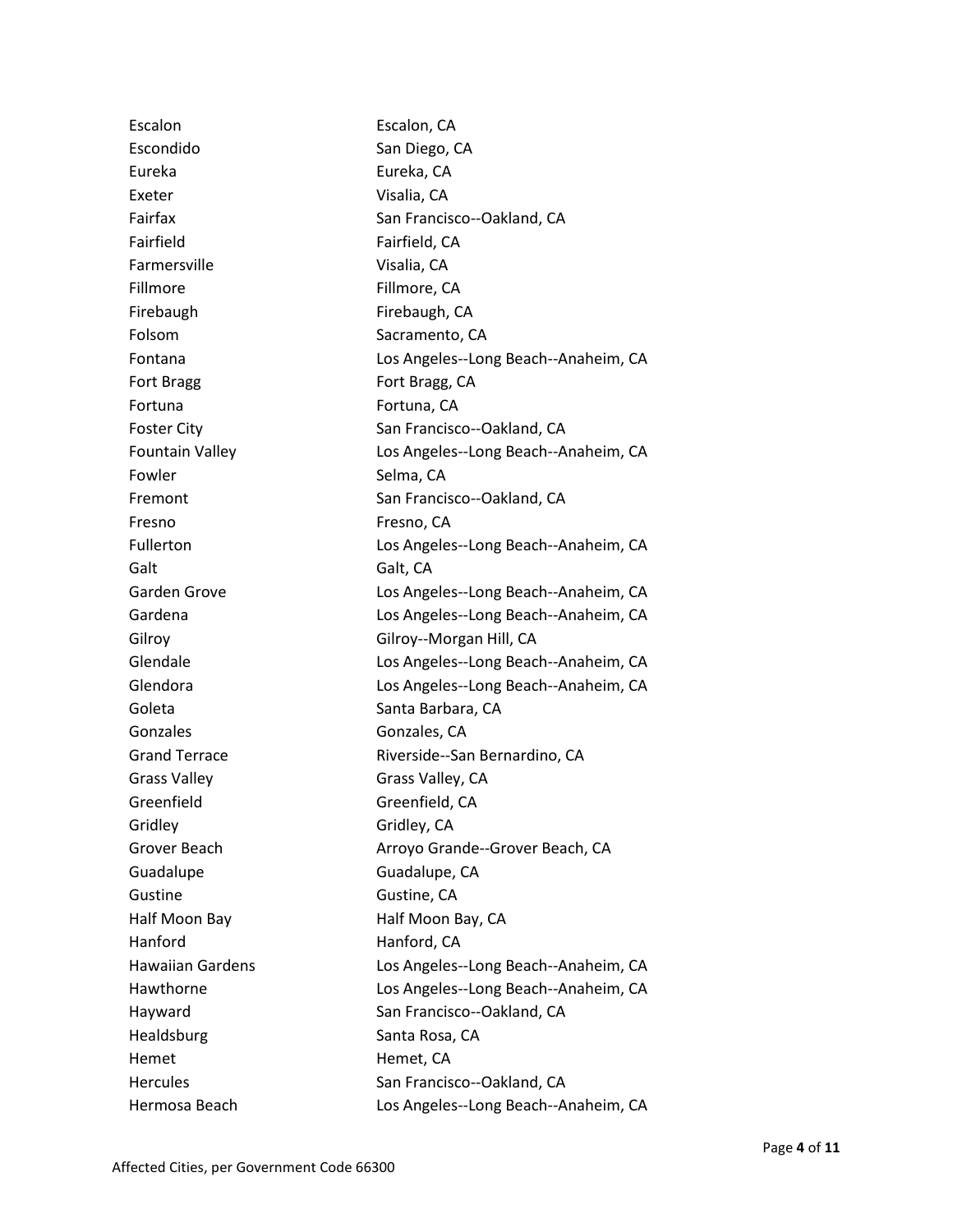Hollister Hollister, CA Holtville Holtville, CA Hughson Modesto, CA Huron Huron, CA Imperial Beach San Diego, CA Ione Ione, CA Kerman Kerman, CA King City **King City** Kingsburg Selma, CA La Mesa San Diego, CA Lafayette Concord, CA Lathrop Manteca, CA

Hesperia Victorville--Hesperia, CA Hidden Hills Los Angeles--Long Beach--Anaheim, CA Highland Riverside--San Bernardino, CA Hillsborough San Francisco--Oakland, CA Huntington Beach **Los Angeles--Long Beach--Anaheim, CA** Huntington Park Los Angeles--Long Beach--Anaheim, CA Imperial El Centro--Calexico, CA Indian Wells **Indian Wells** Indio--Cathedral City, CA Indio Indio--Cathedral City, CA Industry Los Angeles--Long Beach--Anaheim, CA Inglewood Los Angeles--Long Beach--Anaheim, CA Irvine Los Angeles--Long Beach--Anaheim, CA Irwindale Los Angeles--Long Beach--Anaheim, CA Jurupa Valley Los Angeles--Long Beach--Anaheim, CA La Canada Flintridge Los Angeles--Long Beach--Anaheim, CA La Habra Los Angeles--Long Beach--Anaheim, CA La Habra Heights Los Angeles--Long Beach--Anaheim, CA La Mirada Los Angeles--Long Beach--Anaheim, CA La Palma Los Angeles--Long Beach--Anaheim, CA La Puente Los Angeles--Long Beach--Anaheim, CA La Quinta Indio--Cathedral City, CA La Verne Los Angeles--Long Beach--Anaheim, CA Laguna Beach Mission Viejo--Lake Forest--San Clemente, CA Laguna Hills Los Angeles--Long Beach--Anaheim, CA Laguna Niguel **Mission Viejo--Lake Forest--San Clemente, CA** Laguna Woods **Mission Viejo--Lake Forest--San Clemente, CA** Lake Elsinore **Riverside--San Bernardino, CA** Lake Forest Los Angeles--Long Beach--Anaheim, CA Lakewood Los Angeles--Long Beach--Anaheim, CA Lancaster Lancaster--Palmdale, CA Larkspur San Francisco--Oakland, CA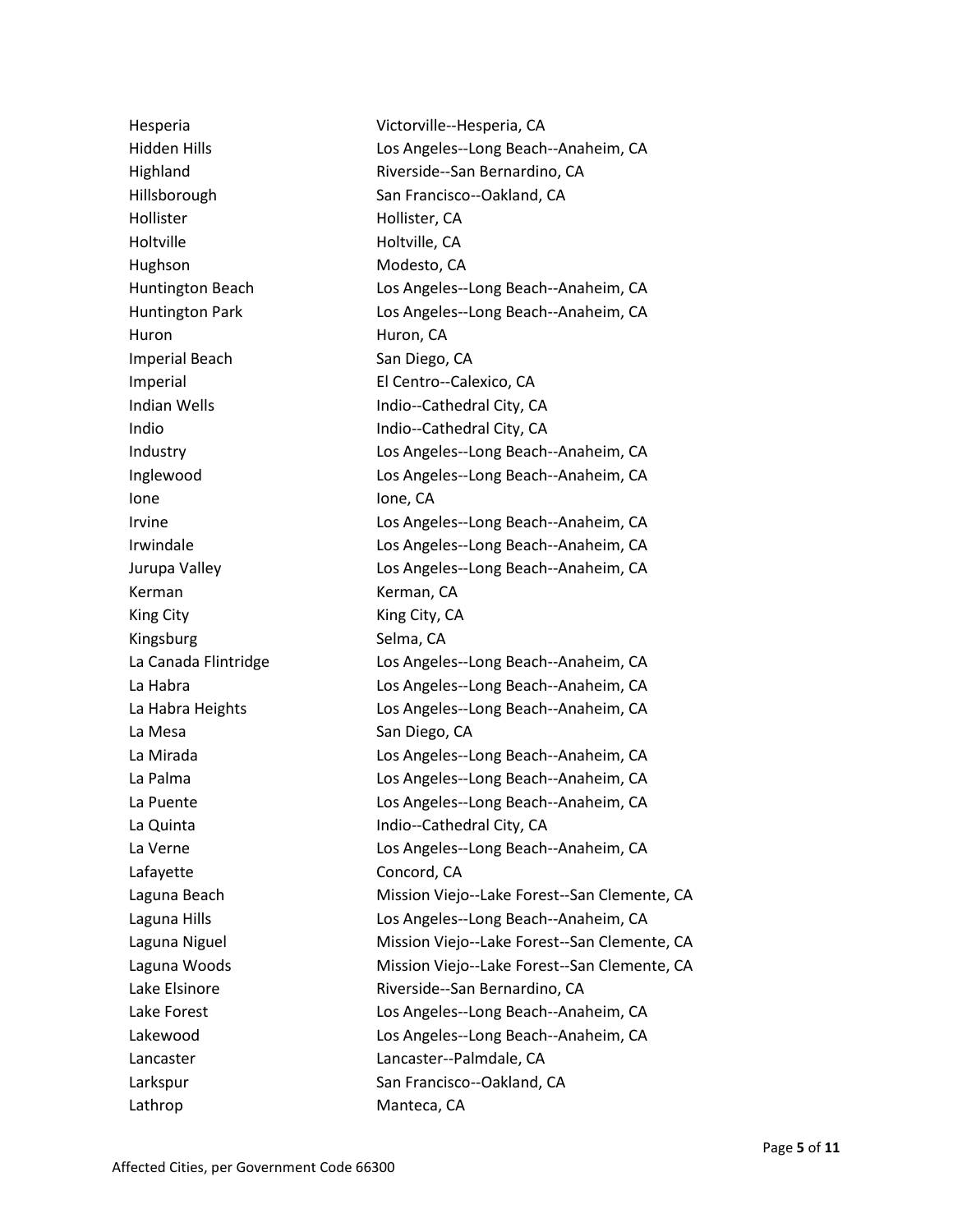| Lawndale             | Los Angeles--Long Beach--Anaheim, CA         |
|----------------------|----------------------------------------------|
| Lemon Grove          | San Diego, CA                                |
| Lemoore              | Hanford, CA                                  |
| Lincoln              | Sacramento, CA                               |
| Lindsay              | Lindsay, CA                                  |
| Live Oak             | Live Oak (Sutter County), CA                 |
| Livermore            | Concord, CA                                  |
| Livingston           | Turlock, CA                                  |
| Lodi                 | Lodi, CA                                     |
| Loma Linda           | Riverside--San Bernardino, CA                |
| Lomita               | Los Angeles--Long Beach--Anaheim, CA         |
| Lompoc               | Lompoc, CA                                   |
| Long Beach           | Los Angeles--Long Beach--Anaheim, CA         |
| Loomis               | Sacramento, CA                               |
| Los Alamitos         | Los Angeles--Long Beach--Anaheim, CA         |
| Los Altos            | San Jose, CA                                 |
| Los Altos Hills      | San Jose, CA                                 |
| Los Angeles          | Simi Valley, CA                              |
| Los Banos            | Los Banos, CA                                |
| Los Gatos            | San Jose, CA                                 |
| Lynwood              | Los Angeles--Long Beach--Anaheim, CA         |
| Madera               | Madera, CA                                   |
| Malibu               | Los Angeles--Long Beach--Anaheim, CA         |
| <b>Mammoth Lakes</b> | Mammoth Lakes, CA                            |
| Manhattan Beach      | Los Angeles--Long Beach--Anaheim, CA         |
| Manteca              | Manteca, CA                                  |
| Marina               | Seaside--Monterey, CA                        |
| Martinez             | Concord, CA                                  |
| Marysville           | Yuba City, CA                                |
| Maywood              | Los Angeles--Long Beach--Anaheim, CA         |
| McFarland            | McFarland, CA                                |
| Mendota              | Mendota, CA                                  |
| Menifee              | Murrieta--Temecula--Menifee, CA              |
| <b>Menlo Park</b>    | San Francisco--Oakland, CA                   |
| Merced               | Merced, CA                                   |
| Mill Valley          | San Francisco--Oakland, CA                   |
| Millbrae             | San Francisco--Oakland, CA                   |
| Milpitas             | San Francisco--Oakland, CA                   |
| <b>Mission Viejo</b> | Mission Viejo--Lake Forest--San Clemente, CA |
| Modesto              | Modesto, CA                                  |
| Monrovia             | Los Angeles--Long Beach--Anaheim, CA         |
| Montclair            | Los Angeles--Long Beach--Anaheim, CA         |
| Monte Sereno         | San Jose, CA                                 |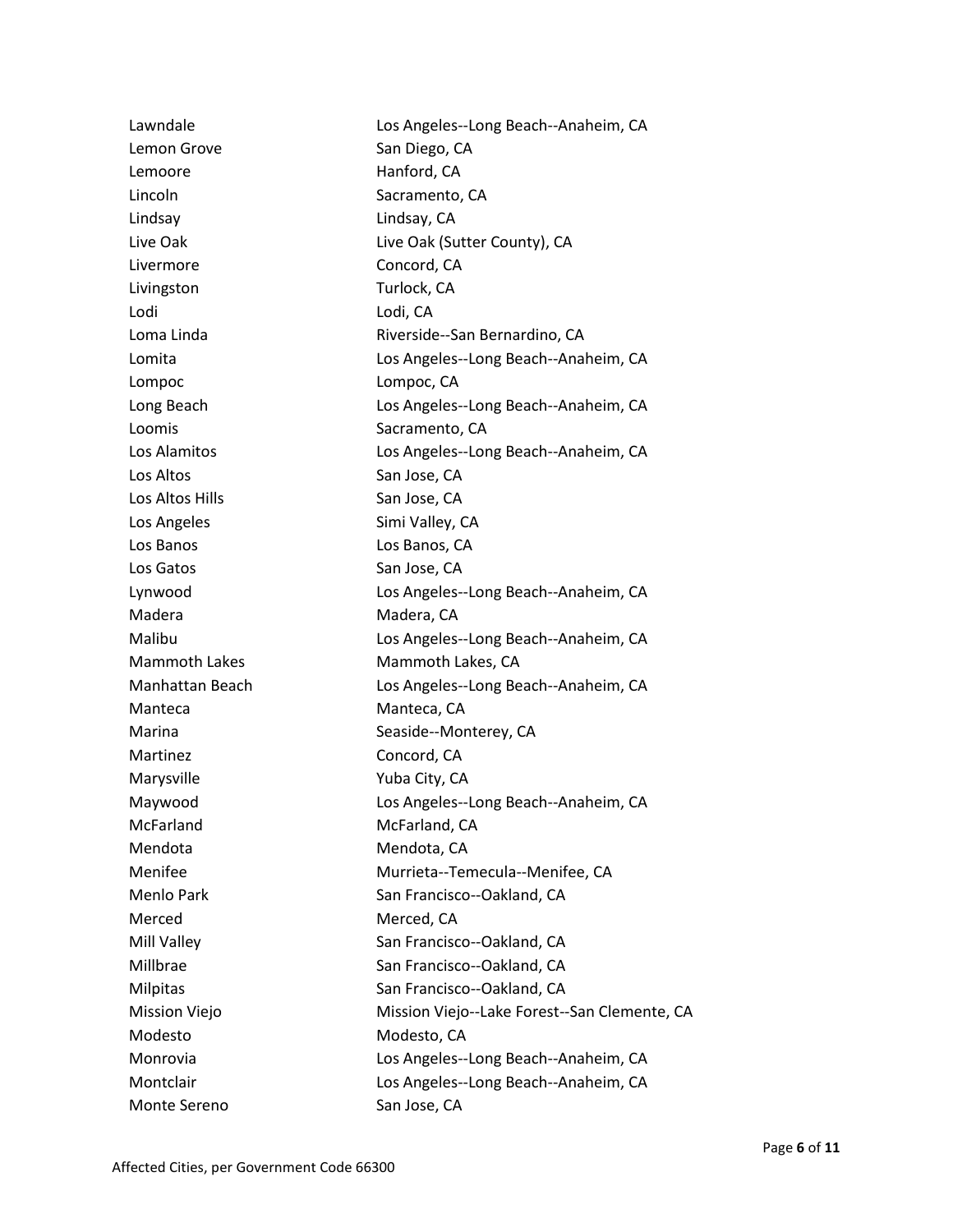| Montebello                  | Los Angeles--Long Beach--Anaheim, CA |
|-----------------------------|--------------------------------------|
| Monterey                    | Seaside--Monterey, CA                |
| <b>Monterey Park</b>        | Los Angeles--Long Beach--Anaheim, CA |
| Moorpark                    | Thousand Oaks, CA                    |
| Moraga                      | Concord, CA                          |
| Moreno Valley               | Riverside--San Bernardino, CA        |
| Morgan Hill                 | Gilroy--Morgan Hill, CA              |
| Morro Bay                   | Morro Bay--Los Osos, CA              |
| <b>Mountain View</b>        | San Jose, CA                         |
| Murrieta                    | Murrieta--Temecula--Menifee, CA      |
| Napa                        | Napa, CA                             |
| <b>National City</b>        | San Diego, CA                        |
| <b>Newark</b>               | San Francisco--Oakland, CA           |
| Newman                      | Newman, CA                           |
| Newport Beach               | Los Angeles--Long Beach--Anaheim, CA |
| Norco                       | Riverside--San Bernardino, CA        |
| <b>Norwalk</b>              | Los Angeles--Long Beach--Anaheim, CA |
| Novato                      | San Francisco--Oakland, CA           |
| Oakdale                     | Modesto, CA                          |
| Oakland                     | San Francisco--Oakland, CA           |
| Oakley                      | Antioch, CA                          |
| Oceanside                   | San Diego, CA                        |
| Ojai                        | Oxnard, CA                           |
| Ontario                     | Los Angeles--Long Beach--Anaheim, CA |
| Orange                      | Los Angeles--Long Beach--Anaheim, CA |
| Orange Cove                 | Orange Cove, CA                      |
| Orinda                      | Concord, CA                          |
| Orland                      | Orland, CA                           |
| Oroville                    | Oroville, CA                         |
| Oxnard                      | Oxnard, CA                           |
| Pacific Grove               | Seaside--Monterey, CA                |
| Pacifica                    | San Francisco--Oakland, CA           |
| Palm Desert                 | Indio--Cathedral City, CA            |
| Palm Springs                | Indio--Cathedral City, CA            |
| Palm Springs                | Desert Hot Springs, CA               |
| Palmdale                    | Lancaster--Palmdale, CA              |
| Palo Alto                   | San Francisco--Oakland, CA           |
| <b>Palos Verdes Estates</b> | Los Angeles--Long Beach--Anaheim, CA |
| Paradise                    | Paradise, CA                         |
| Paramount                   | Los Angeles--Long Beach--Anaheim, CA |
| Parlier                     | Parlier, CA                          |
| Pasadena                    | Los Angeles--Long Beach--Anaheim, CA |
| Patterson                   | Patterson, CA                        |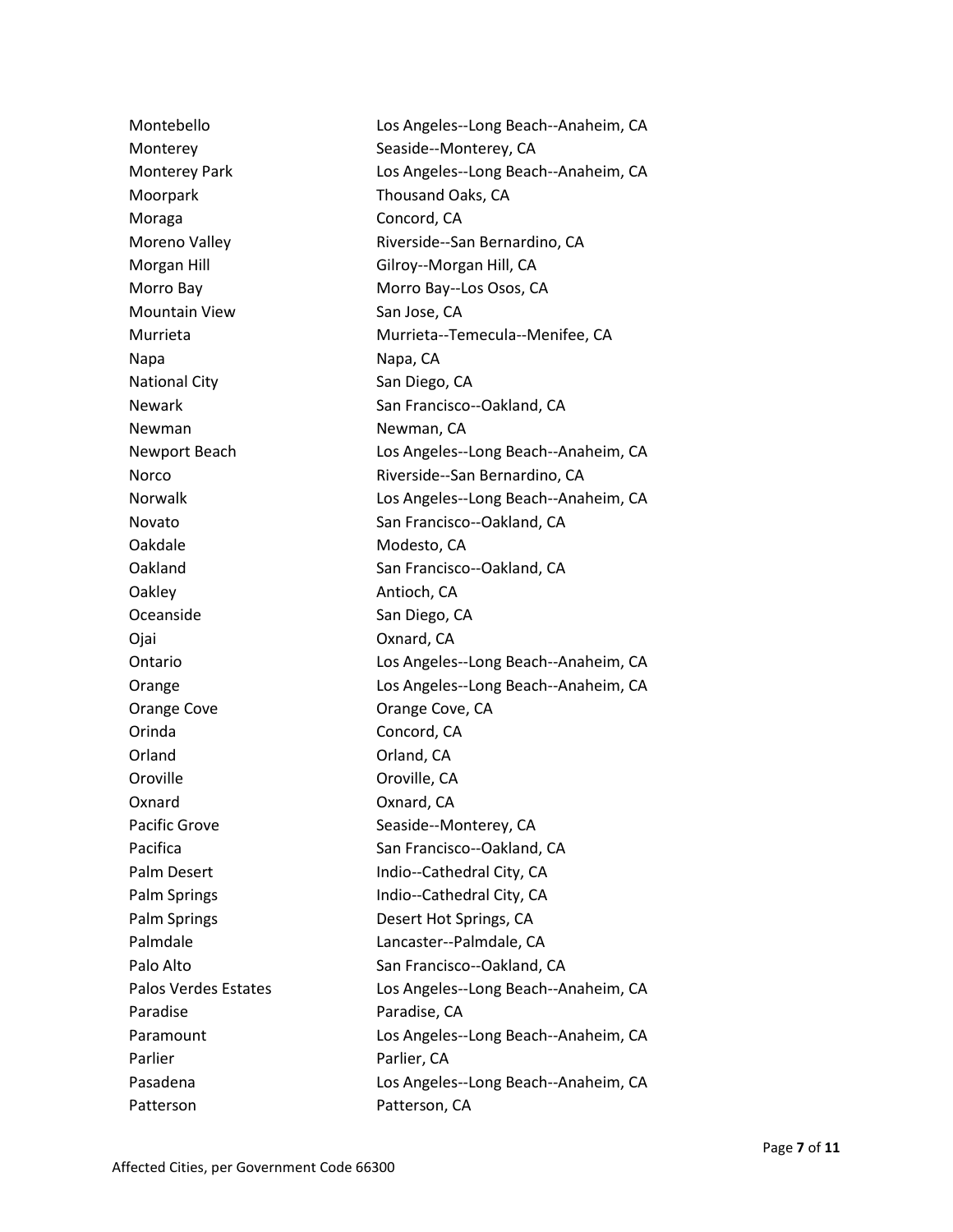Petaluma Petaluma, CA Piedmont San Francisco--Oakland, CA Pinole **San Francisco--Oakland, CA** Pittsburg **Antioch, CA** Pleasant Hill Concord, CA Pleasanton Concord, CA Port Hueneme **Oxnard**, CA Porterville **Porterville**, CA Portola Valley San Francisco--Oakland, CA Poway **San Diego, CA** Rancho Cordova Sacramento, CA Rancho Mirage Indio--Cathedral City, CA Red Bluff Red Bluff, CA Redding Redding, CA Redwood City **San Francisco--Oakland, CA** Reedley Reedley--Dinuba, CA Richmond San Francisco--Oakland, CA Ridgecrest Ridgecrest, CA Rio Vista **Rio Vista**, CA Ripon Manteca, CA Riverbank Modesto, CA Rocklin Sacramento, CA Rohnert Park Santa Rosa, CA Roseville Sacramento, CA Ross San Francisco--Oakland, CA Sacramento Sacramento, CA Salinas Salinas, CA

Perris **Perris Riverside--San Bernardino, CA** Pico Rivera **Los Angeles--Long Beach--Anaheim, CA** Pismo Beach **Arroyo Grande--Grover Beach, CA** Placentia Los Angeles--Long Beach--Anaheim, CA Placerville Placerville--Diamond Springs, CA Pomona Los Angeles--Long Beach--Anaheim, CA Rancho Cucamonga Los Angeles--Long Beach--Anaheim, CA Rancho Palos Verdes Los Angeles--Long Beach--Anaheim, CA Rancho Santa Margarita Mission Viejo--Lake Forest--San Clemente, CA Redlands Riverside--San Bernardino, CA Redondo Beach Los Angeles--Long Beach--Anaheim, CA Rialto Riverside--San Bernardino, CA Riverside Riverside--San Bernardino, CA Rolling Hills **No. 2018** Los Angeles--Long Beach--Anaheim, CA Rolling Hills Estates Los Angeles--Long Beach--Anaheim, CA Rosemead Los Angeles--Long Beach--Anaheim, CA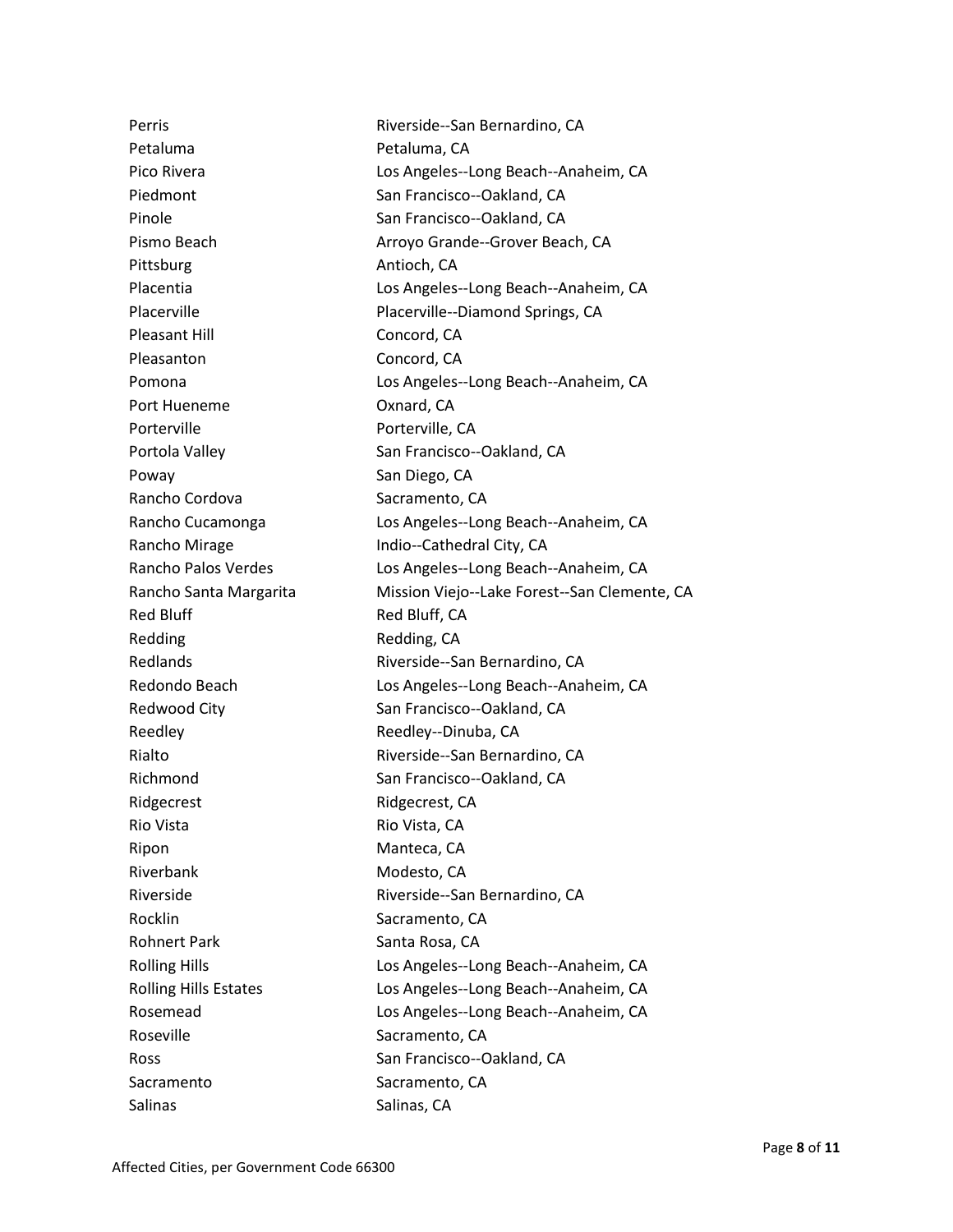San Anselmo San Francisco--Oakland, CA San Bernardino Riverside--San Bernardino, CA San Bruno San Francisco--Oakland, CA San Buenaventura (Ventura) Oxnard, CA San Carlos San Francisco--Oakland, CA San Clemente Mission Viejo--Lake Forest--San Clemente, CA San Diego San Diego, CA San Dimas Los Angeles--Long Beach--Anaheim, CA San Fernando Los Angeles--Long Beach--Anaheim, CA San Francisco San Francisco--Oakland, CA San Gabriel **Los Angeles--Long Beach--Anaheim, CA** San Jacinto **Hemet**, CA San Jose Gilroy--Morgan Hill, CA San Juan Capistrano Mission Viejo--Lake Forest--San Clemente, CA San Leandro San Francisco--Oakland, CA San Luis Obispo San Luis Obispo, CA San Marcos San Diego, CA San Marino Los Angeles--Long Beach--Anaheim, CA San Mateo San Francisco--Oakland, CA San Pablo San Francisco--Oakland, CA San Rafael San Francisco--Oakland, CA San Ramon Concord, CA Sand City Seaside--Monterey, CA Sanger Sanger, CA Santa Ana **Los Angeles--Long Beach--Anaheim, CA** Santa Barbara **Santa Barbara**, CA Santa Clara San Jose, CA Santa Clarita **Santa Clarita**, CA Santa Cruz Santa Cruz, CA Santa Fe Springs **Los Angeles--Long Beach--Anaheim, CA** Santa Maria **Maria Santa Maria, CA** Santa Monica Los Angeles--Long Beach--Anaheim, CA Santa Paula<br>
Santa Paula Santa Rosa Santa Rosa, CA Santee San Diego, CA Saratoga San Jose, CA Sausalito San Francisco--Oakland, CA Scotts Valley Santa Cruz, CA Seal Beach **Los Angeles--Long Beach--Anaheim, CA** Seaside Seaside--Monterey, CA Sebastopol Santa Rosa, CA Selma Selma, CA Shafter Shafter, CA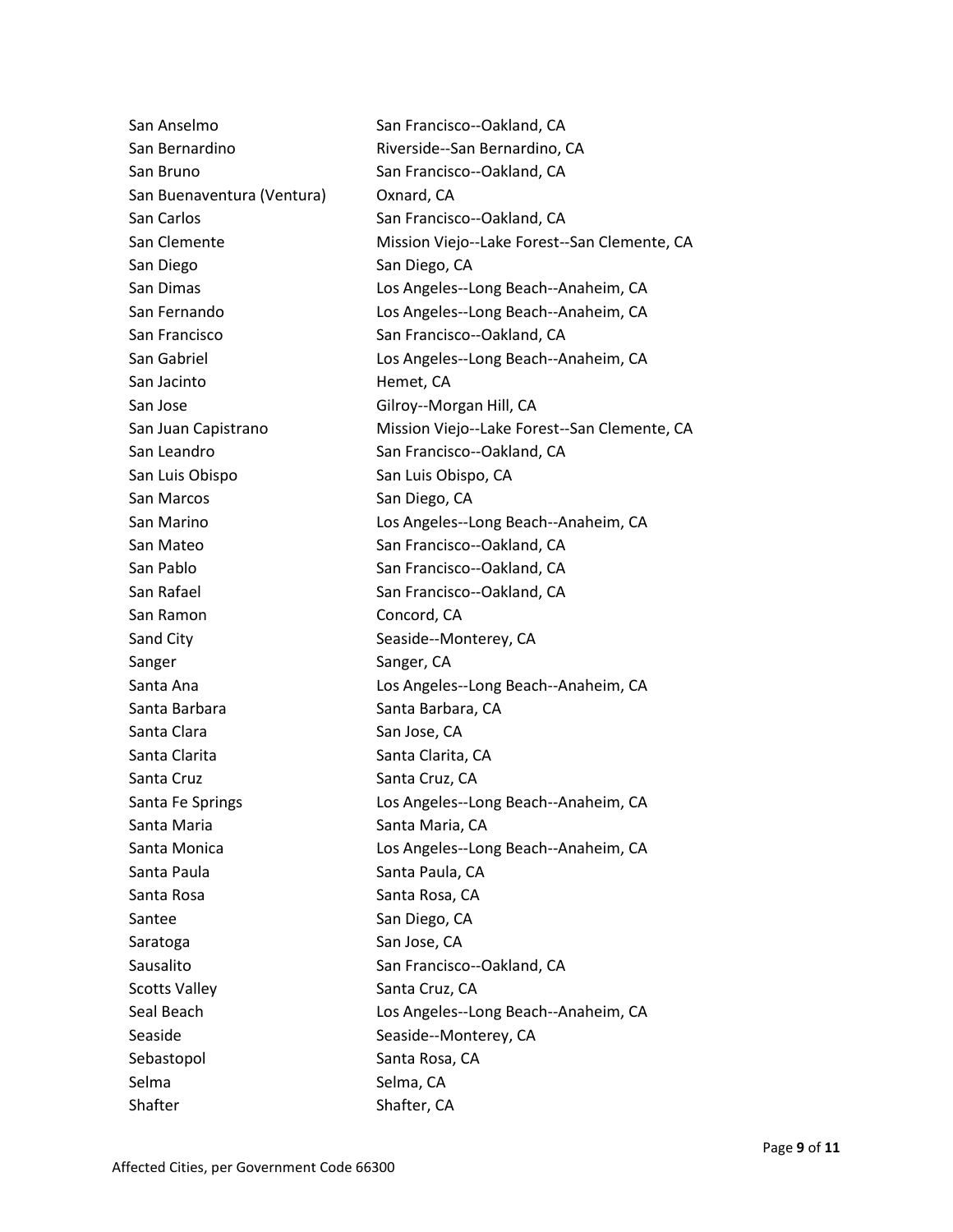| Shasta Lake             | Redding, CA                          |
|-------------------------|--------------------------------------|
| Sierra Madre            | Los Angeles--Long Beach--Anaheim, CA |
| Signal Hill             | Los Angeles--Long Beach--Anaheim, CA |
| Simi Valley             | Thousand Oaks, CA                    |
| Solana Beach            | San Diego, CA                        |
| Soledad                 | Soledad, CA                          |
| Solvang                 | Solvang--Buellton--Santa Ynez, CA    |
| Sonoma                  | Sonoma, CA                           |
| South El Monte          | Los Angeles--Long Beach--Anaheim, CA |
| South Gate              | Los Angeles--Long Beach--Anaheim, CA |
| South Lake Tahoe        | South Lake Tahoe, CA--NV             |
| South Pasadena          | Los Angeles--Long Beach--Anaheim, CA |
| South San Francisco     | San Francisco--Oakland, CA           |
| St. Helena              | St. Helena, CA                       |
| Stanton                 | Los Angeles--Long Beach--Anaheim, CA |
| Stockton                | Stockton, CA                         |
| Suisun City             | Fairfield, CA                        |
| Sunnyvale               | San Jose, CA                         |
| Susanville              | Susanville, CA                       |
| Taft                    | Taft, CA                             |
| Tehachapi               | Tehachapi--Golden Hills, CA          |
| Temecula                | Murrieta--Temecula--Menifee, CA      |
| <b>Temple City</b>      | Los Angeles--Long Beach--Anaheim, CA |
| <b>Thousand Oaks</b>    | Thousand Oaks, CA                    |
| Tiburon                 | San Francisco--Oakland, CA           |
| Torrance                | Los Angeles--Long Beach--Anaheim, CA |
| <b>Tracy</b>            | Tracy, CA                            |
| <b>Truckee</b>          | Truckee, CA                          |
| Tulare                  | Visalia, CA                          |
| Turlock                 | Turlock, CA                          |
| Tustin                  | Los Angeles--Long Beach--Anaheim, CA |
| <b>Twentynine Palms</b> | Twentynine Palms, CA                 |
| Ukiah                   | Ukiah, CA                            |
| <b>Union City</b>       | San Francisco--Oakland, CA           |
| Upland                  | Los Angeles--Long Beach--Anaheim, CA |
| Vacaville               | Fairfield, CA                        |
| Vallejo                 | Vallejo, CA                          |
| Vernon                  | Los Angeles--Long Beach--Anaheim, CA |
| Victorville             | Victorville--Hesperia, CA            |
| Villa Park              | Los Angeles--Long Beach--Anaheim, CA |
| Visalia                 | Visalia, CA                          |
| Vista                   | San Diego, CA                        |
| Walnut                  | Los Angeles--Long Beach--Anaheim, CA |